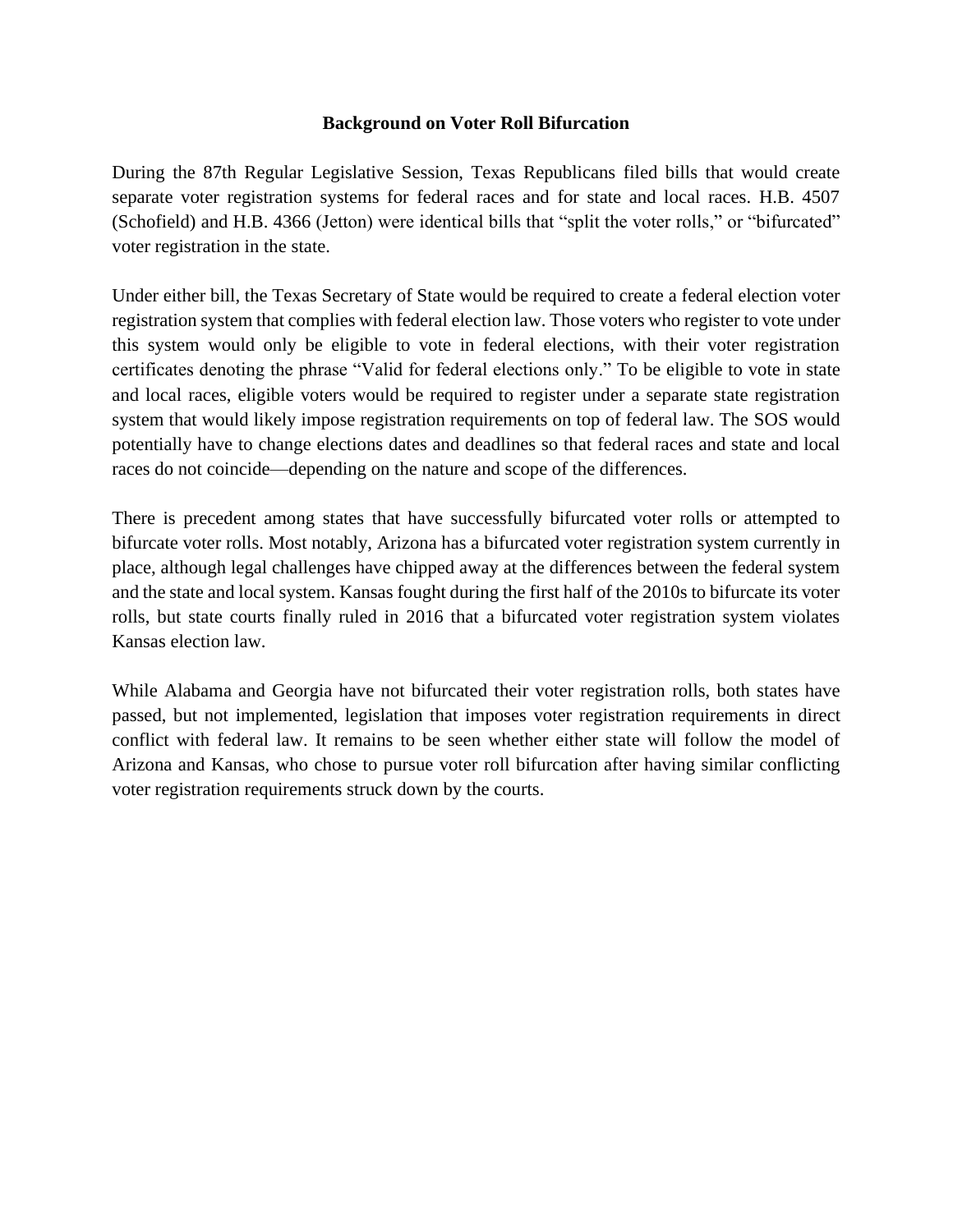#### **Proof of Citizenship and Bifurcation**

The overwhelming reason states have considered voter roll bifurcation is that federal and state courts have consistently ruled against proof of citizenship requirements for voter registration. Arizona, Kansas, Georgia, and Alabama have each passed legislation, at varying degrees of enforcement and implementation, that require voters to provide documented proof of their citizenship status in order to be eligible to vote in federal, state, and local races. **Table 1** is a timeline of the efforts by these states to enact, and the associated legal challenges against, proof of citizenship requirements and subsequent bifurcation pushes.

In summary, these states have attempted to pass proof of citizenship requirements under the reasoning that such requirements protect "the integrity of the election process" and ensure "votes will not be diluted by non-citizens," as then-Arizona Attorney General Tom Horne said in 2011.<sup>1</sup> In response, courts have overwhelmingly struck down proof of citizenship requirements on the grounds that federal election law, as laid out by the National Voter Registration Act of 1993 (NVRA), makes such requirements unnecessary and burdensome.<sup>2</sup> Specifically, the NVRA *preempts* any state-led effort to require proof of citizenship in voter registration because the NVRA already requires applicants to attest that they are citizens of the United States on the voter registration form. **Appendix 1** summarizes how the NVRA determines citizenship requirements in voter registration.

For Arizona and Kansas, voter roll bifurcation has been the solution to this conflict. In 2004, Arizona residents passed Proposition 200, or the "Arizona Taxpayer and Citizen Protection Act," which required all Arizonans to provide physical copies of proof of citizenship to register to vote in all elections, among other provisions.<sup>3</sup> Parties including the League of Women Voters sued the state, resulting in a final decision on the matter by Supreme Court of the United States in *Arizona v. Intertribal Council of Arizona (ITCA) (2013)*. In *ITCA*, the Supreme Court ruled that Arizona's proof of citizenship requirements are preempted by the NVRA.<sup>4</sup>

Following SCOTUS's ruling in *ITCA*, Arizona's Attorney General issued a ruling in 2013 that Arizona law does not prohibit a bifurcated voter registration system, wherein voters must submit proof of citizenship to "vote in state and local elections and to sign candidate, initiative, referendum, or recall petitions."<sup>5</sup> The Arizona Secretary of State published guidance for and enforced a bifurcated voter registration system beginning in 2014, with proof of citizenship required to register to vote in state and local elections.<sup>6</sup>

<sup>1</sup> https://web.archive.org/web/20110930142035/http://www.azag.gov/press\_releases/june/2011/citizenship%20to%20vote%206- 21-11.html

<sup>2</sup> https://lawprofessors.typepad.com/files/08-17094-arizonavotercitizenship.pdf

<sup>3</sup> https://ballotpedia.org/Arizona\_Taxpayer\_and\_Citizen\_Protection,\_Proposition\_200\_(2004)

<sup>4</sup> https://www.supremecourt.gov/opinions/12pdf/12-71\_7l48.pdf

<sup>5</sup> https://www.azag.gov/opinions/i13-011-r13-016

<sup>6</sup> https://azsos.gov/sites/default/files/election\_procedure\_manual\_2014.pdf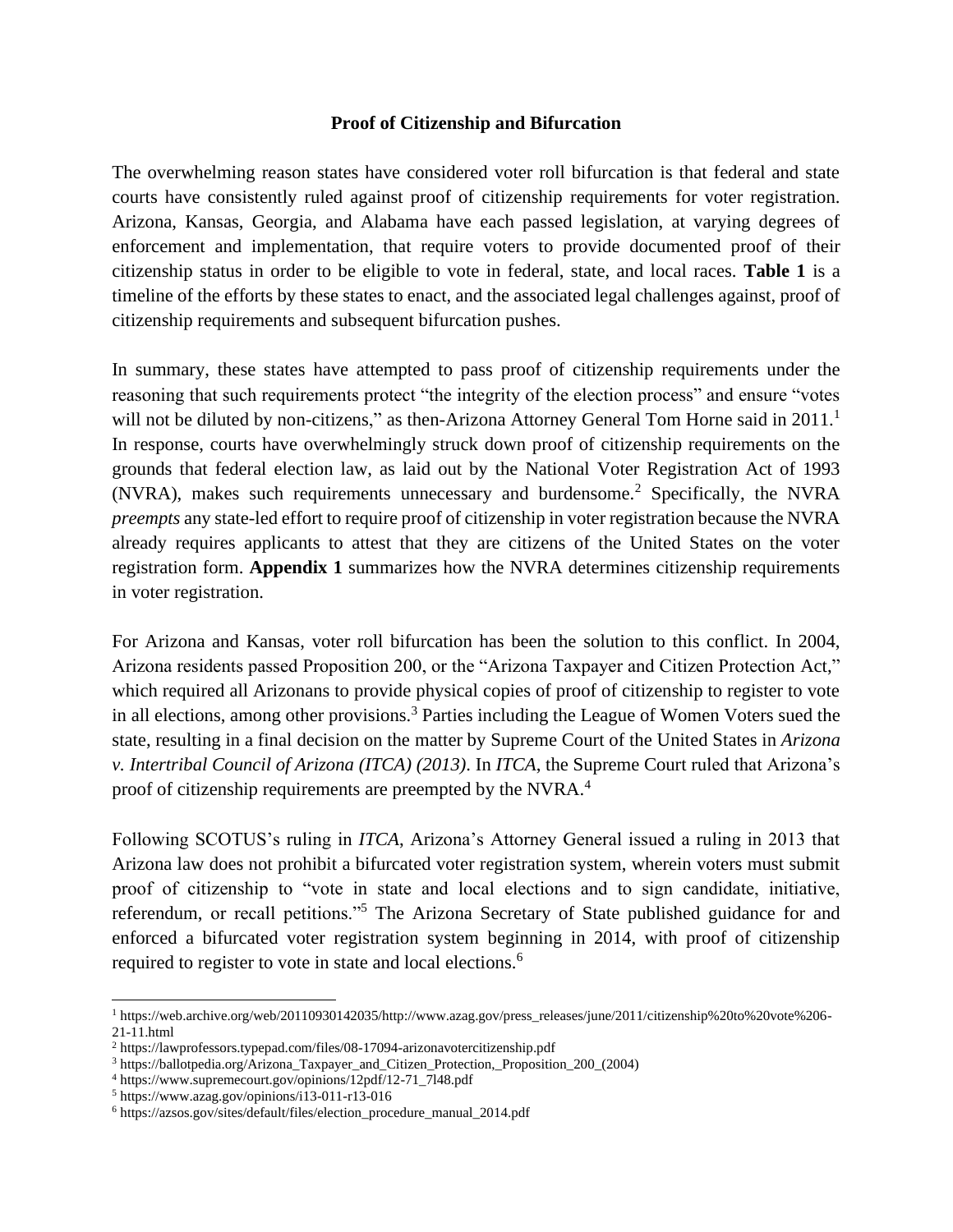This system remained in place until 2018, when a settlement was reached in *LULAC v. Reagan (2017)*, which was heard in the U.S. District Court for the District of Arizona, that required the Arizona Secretary of State to accept all voter registration applications for federal elections. For voters who do not provide proof of citizenship, the SOS must coordinate with the Motor Vehicles Division (MVD) to check citizenship status, with some exceptions, in order to determine eligibility for state and local elections.<sup>7</sup>

Kansas is the only other state to pursue bifurcation. In 2011, the Kansas State Legislature passed H.B. 2067, an omnibus election bill that required voters to provide proof of citizenship in order to vote in federal, state, and local elections, among other provisions.<sup>8</sup> This proof of citizenship requirement became active in 2013. Following this, and in response to the Supreme Court's ruling in *ITCA*, Kansas Secretary of State Kris Kobach unilaterally declared later in 2013 that Kansas would employ a bifurcated voter registration system wherein voters must provide proof of citizenship to register to vote in only state and local elections.<sup>9</sup>

In 2015, the District Court of Shawnee County, Kansas ruled in *Belenky v. Kobach (2013)* that Kansas SOS Kris Kobach had no "legislative authority" to create a bifurcated voter registration system.<sup>10</sup> This ruling was later reiterated in *Brown v. Kobach (2016)*, when the same District Court permanently prohibited Kobach from creating a bifurcated voter registration system on the grounds that he "simply lacks the authority to create a two-tiered system of voter registration."<sup>11</sup> There have been no successful attempts to create a bifurcated voter registration system in Kansas since then.

<sup>7</sup> https://campaignlegal.org/sites/default/files/Consent%20Decree.pdf

<sup>8</sup> https://www.kssos.org/other/news\_releases/PR\_2011/PR\_2011-04-18\_on\_SAFE\_Act\_Signing.pdf

<sup>9</sup> https://www.aclu.org/legal-document/belenky-v-kobach-petition

<sup>10</sup> https://www.aclu.org/legal-document/belenky-v-kobach-defendant-summary-judgment-motion-denied

<sup>11</sup> https://www.aclu.org/legal-document/brown-v-kobach-memorandum-decision-and-order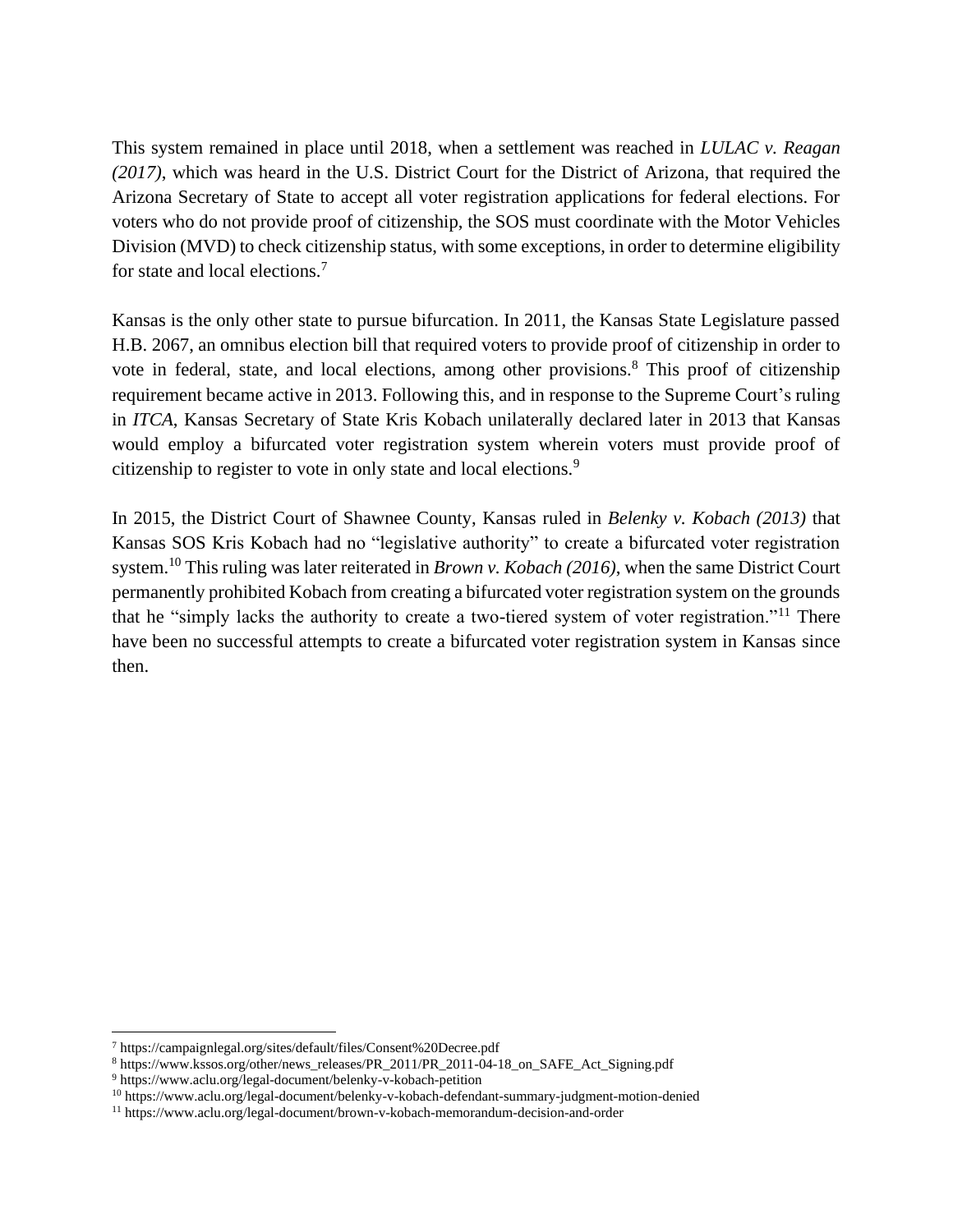#### **Legal Avenues at the State Level**

Through Arizona and Kansas's efforts, courts have indicated possible paths forward for states seeking to bifurcate voter rolls or impose voter registration requirements on top of federal law. Specifically, in *Gonzalez v. Arizona (2012)*, the U.S. Ninth Circuit Court of Appeals permitted that "the [National Voter Registration Act of 1993] allows Arizona to include a proof of citizenship requirement on its State Form," but this "would not mean that Arizona has authority to add this requirement to the Federal Form."<sup>12</sup>

Additionally, courts have recognized that voter registration requirements in state and local elections fall under the legal purview of state courts and are not necessarily preempted by the NVRA. In *Kobach v. U.S. Election Assistance Commission (2014)*, the U.S. Tenth Circuit Court of Appeals stated that "the NVRA does not require preclearance of state election laws. The NVRA therefore leaves Arizona and Kansas free to choose whether to impose a documentary evidence of citizenship requirement on voters in state elections." Therefore, it is up to an individual state's statutes and courts to determine whether voter registration requirements such as proof of citizenship are legal for state elections.<sup>13</sup>

<sup>12</sup> http://cdn.ca9.uscourts.gov/datastore/opinions/2012/04/17/08-17094.pdf

<sup>13</sup> https://casetext.com/case/kobach-v-us-election-assistance-commn-7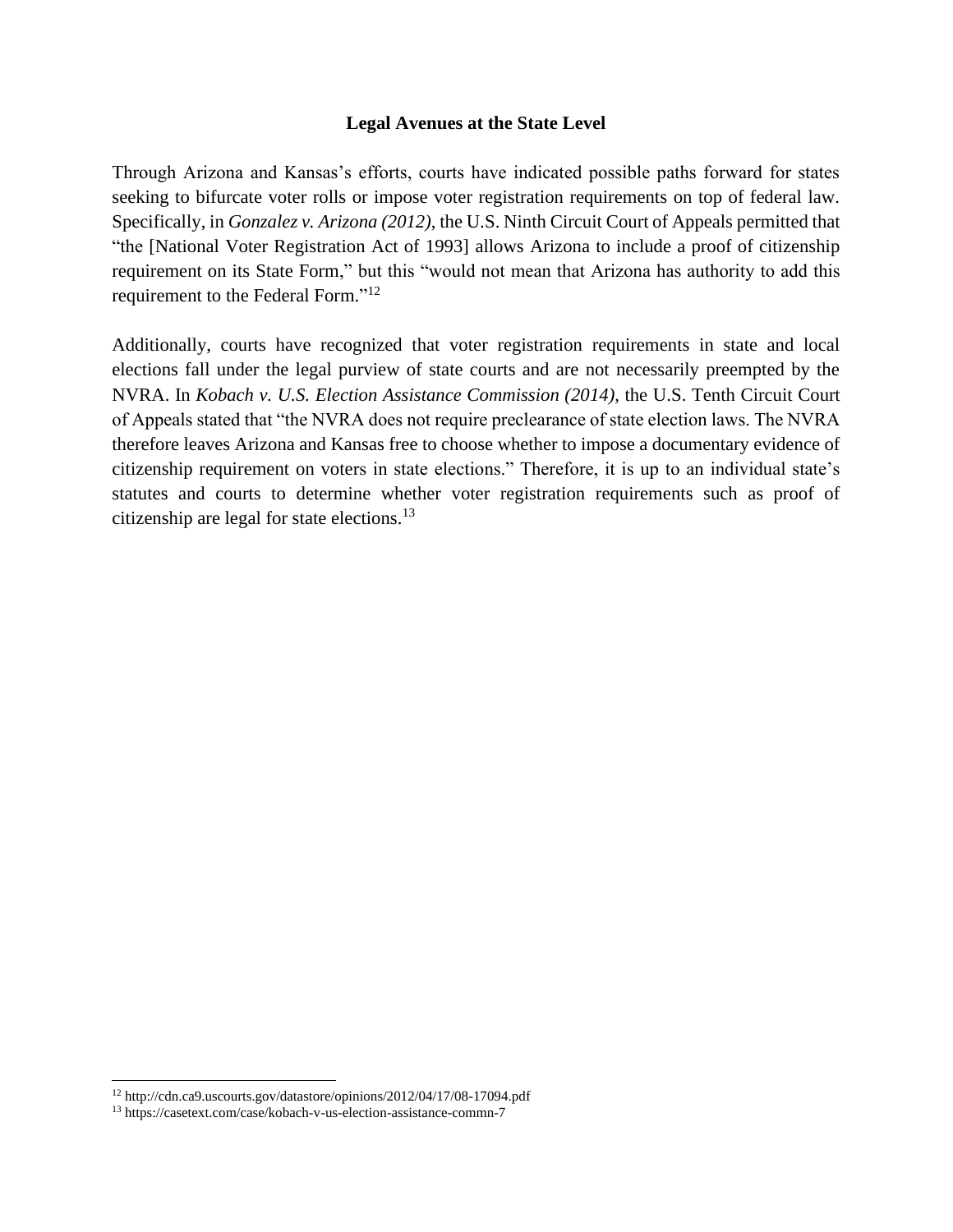## **Texas and the Cost of Bifurcation**

Texas does not currently require voters to provide proof of citizenship for voter registration, but other states' efforts provide a possible blueprint to follow, as well as common hurdles to avoid, should Texas pursue voter roll bifurcation toward this end.<sup>14</sup> In fact, Texas Attorney General Ken Paxton has joined legal efforts by other states' attorneys general in support of proof of citizenship requirements in the past. $15$ 

Under a bifurcated voter registration system, there are likely to be additional costs to both the state and to counties, which are most often the entities responsible for administering Texas' elections. The official fiscal note for H.B. 4507 (Schofield) as provided by the Legislative Budget Board could not determine the fiscal implications of voter roll bifurcation without knowing exactly how the federal and state systems would differ.<sup>16</sup> However, we can estimate the following costs at the state level and county level:

## *State Level*<sup>17</sup>

- The cost of running separate primaries for each election system is likely to be between \$15,000,000 and \$18,000,000
- Annual updates to the Texas Election Administration Management (TEAM) system used to collect and gather voter registration documents in the state, are likely to be roughly \$500,000
- Depending on any changes to state election law, there would probably be added costs associated with meeting new voter registration requirements

### *County Level*

- The anticipated costs of running separate elections could double costs for individual counties, especially so for the elections held in even-numbered years—Williamson County, a midsize county, places these costs at roughly \$2.2 million<sup>18</sup>
- If separate elections have to be held, counties could face hard costs such as purchasing additional election equipment to facilitate

<sup>14</sup> https://texasscorecard.com/state/state-still-cant-require-voters-to-prove-citizenship-federal-court-rules/

<sup>15</sup> https://law.justia.com/cases/federal/appellate-courts/ca10/18-3133/18-3133-2020-04-29.html

<sup>16</sup> https://capitol.texas.gov/tlodocs/87R/fiscalnotes/pdf/HB04507I.pdf#navpanes=0

<sup>17</sup> Per 6/24/21 meeting with the Secretary of State's office

<sup>18</sup> Chris Davis, Elections Administrator, Williamson County, Texas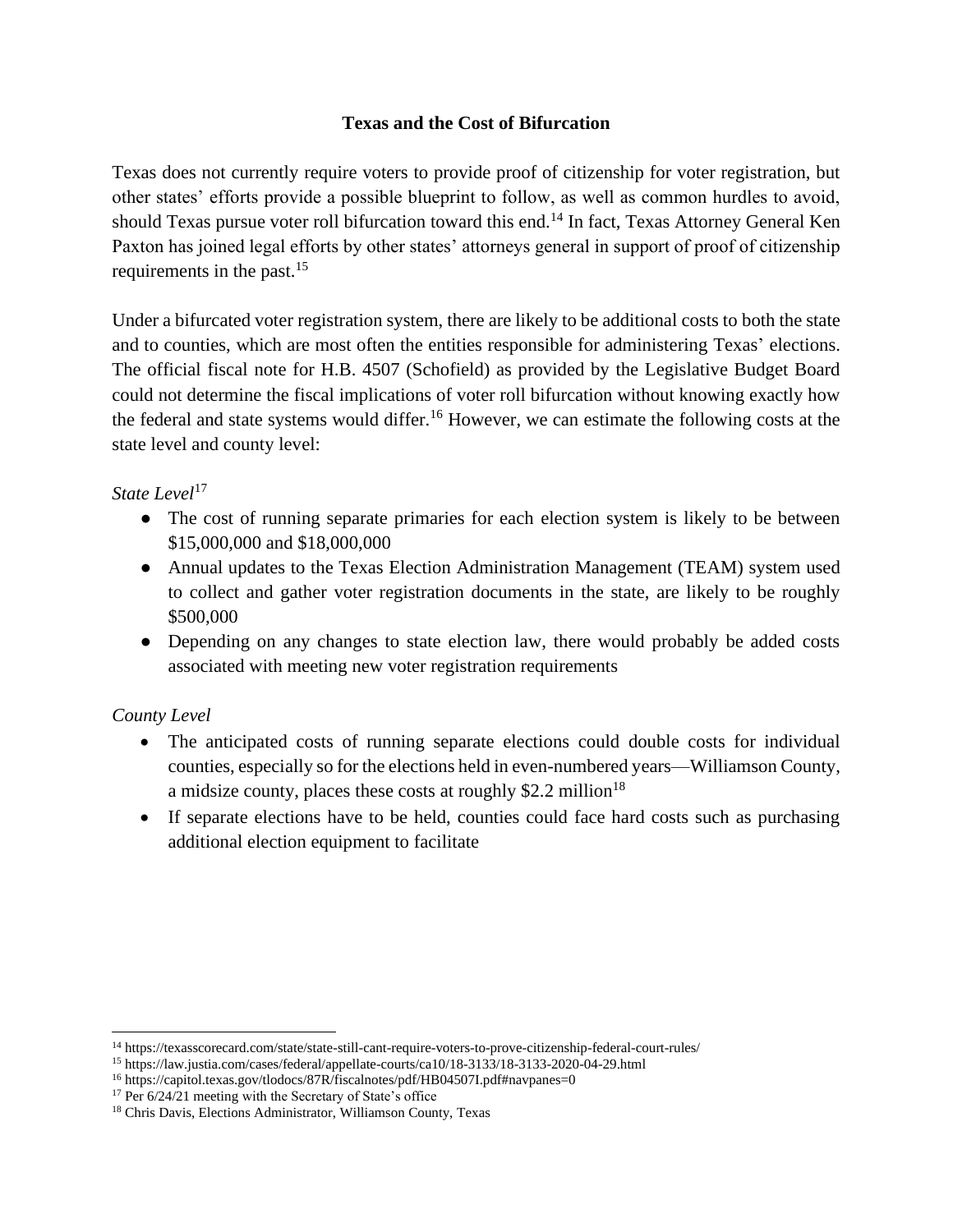#### **Conclusion**

Texas Republicans have shown an interest in voter roll bifurcation, or the splitting of voter rolls between federal elections and state and local elections. It is likely that Texas Republicans' push to file bifurcation bills, most recently with H.B. 4507 (Schofield), is to prepare for possible federal voting rights expansions such as H.B. 1, or the "For The People Act."<sup>19</sup> According to Rep. Schofield, H.B. 4507 simply specifies that Texas is in charge of its own elections. Or, as he told an April 14th meeting of the House State Affairs Committee: "Congress has the right to set the time, place, and manner of their elections, but not for ours."<sup>20</sup>

Precedent from other states indicates that bifurcation is a necessary step for states looking to require proof of citizenship requirements in voter registration. While federal courts have consistently ruled that proof of citizenship requirements violate the National Voter Registration Act of 1993 (NVRA), the U.S. Tenth Circuit Court of Appeals has specified that this prohibition only applies to federal elections. In a 2014 court case, the Tenth Circuit stated that voter registration requirements in *state* elections are up to the determination of *state* courts and statutes. Arizona's and Kansas's pursuits of voter roll bifurcation, albeit to varying degrees of success, seem to recognize this exception.

Still, it is not clear how Texas Republicans will choose to proceed with voter roll bifurcation. Nor is it clear what the impact of bifurcation will be on Texas elections and voter registration. If a bill like H.B. 4507 is signed by the Governor, there is likely to be a considerable fiscal impact to the state and to counties in order to administer new voter rolls, separate elections, and all associated maintenance. But the extent of this impact will not be clear until such legislation becomes law.

In addition to the fiscal implications, voter roll bifurcation and separating federal elections from state and local elections in Texas will undoubtably contribute to misinformation and voter confusion. The inevitable byproducts of that are increased barrier to voter participation and lower voter participation. Texas is already the hardest state to vote in the country, ranking  $50<sup>th</sup>$  for ease of voting, according to the *Cost of Voting in the American States: 2020*. <sup>21</sup> Bifurcation of the voter rolls and Texas' elections would only serve to exacerbate this further.

<sup>19</sup> https://www.mic.com/p/texas-republicans-are-plotting-to-create-a-two-tier-election-disenfranchisement-system-73381622

<sup>20</sup> https://tlchouse.granicus.com/MediaPlayer.php?view\_id=46&clip\_id=20318

<sup>21</sup> https://www.liebertpub.com/doi/pdf/10.1089/elj.2020.0666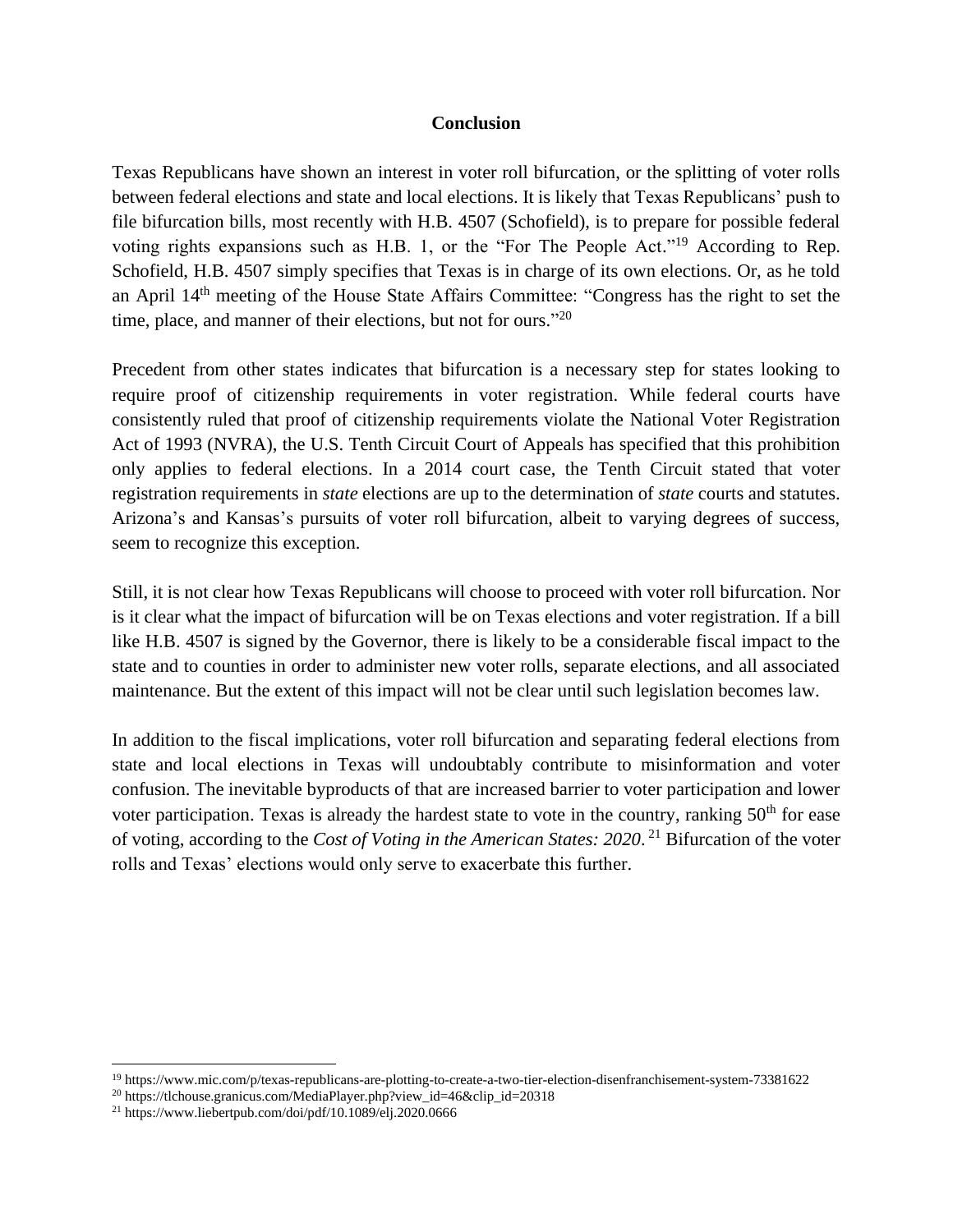| <b>Table 1: Timeline of State Bifurcation Efforts and Legal Challenges</b> |             |                                                                                                                                                                                                                                                                                                                                                                                                                     |
|----------------------------------------------------------------------------|-------------|---------------------------------------------------------------------------------------------------------------------------------------------------------------------------------------------------------------------------------------------------------------------------------------------------------------------------------------------------------------------------------------------------------------------|
| <b>Date</b>                                                                | State(s)    | <b>Action(s)</b>                                                                                                                                                                                                                                                                                                                                                                                                    |
| February 1995                                                              | Mississippi | In response to the passage of the National Voter Registration<br>Act of 1993 (NVRA), which requires states to simplify voter<br>registration procedures in federal elections, Mississippi<br>bifurcates its voter registration. $^{22}$                                                                                                                                                                             |
| March 1997                                                                 | Mississippi | Young v. Fordice (1997), SCOTUS tosses<br>$\ln$<br>out<br>Mississippi's bifurcated voter registration system, on the<br>grounds that Mississippi's plan must first pass preclearance<br>as required by the Voting Rights Act. <sup>23</sup>                                                                                                                                                                         |
| November 2004                                                              | Arizona     | Arizona residents pass Proposition 200, or the "Arizona"<br>Taxpayer and Citizen Protection Act," 56% to 44%.<br>Proposition 200 requires that all Arizonans must provide<br>physical copies of proof of citizenship to register to vote in all<br>elections, among other provisions. $24$<br>The new law is initially approved under the preclearance<br>provision of the Voting Rights Act by President George W. |
|                                                                            |             | Bush's Department of Justice. <sup>25</sup>                                                                                                                                                                                                                                                                                                                                                                         |
| October 2006                                                               | Arizona     | A month before the first election to take place in Arizona<br>under the new citizenship requirements, the U.S. Ninth<br>Circuit Court of Appeals suspends the citizenship<br>requirements enacted by Proposition 200.                                                                                                                                                                                               |
|                                                                            |             | Two weeks later, in Purcell v. Gonzalez (2006), SCOTUS<br>issues a stay on the Court of Appeals' ruling on the grounds<br>that "the Court of Appeals offered no explanation or<br>justification for its order." <sup>26</sup> As a result of SCOTUS's ruling,<br>Arizona can continue to require proof of citizenship in voter<br>registration.                                                                     |

 $22$  https://www.oyez.org/cases/1996/95-2031

<sup>23</sup> https://supreme.justia.com/cases/federal/us/520/273/

<sup>&</sup>lt;sup>24</sup> https://ballotpedia.org/Arizona\_Taxpayer\_and\_Citizen\_Protection,\_Proposition\_200\_(2004)

<sup>&</sup>lt;sup>25</sup> https://www.facingsouth.org/2009/05/georgia-becomes-2nd-state-to-require-proof-of-citizenship-to-vote.html

<sup>&</sup>lt;sup>26</sup> https://www.supremecourt.gov/opinions/06pdf/06A375.pdf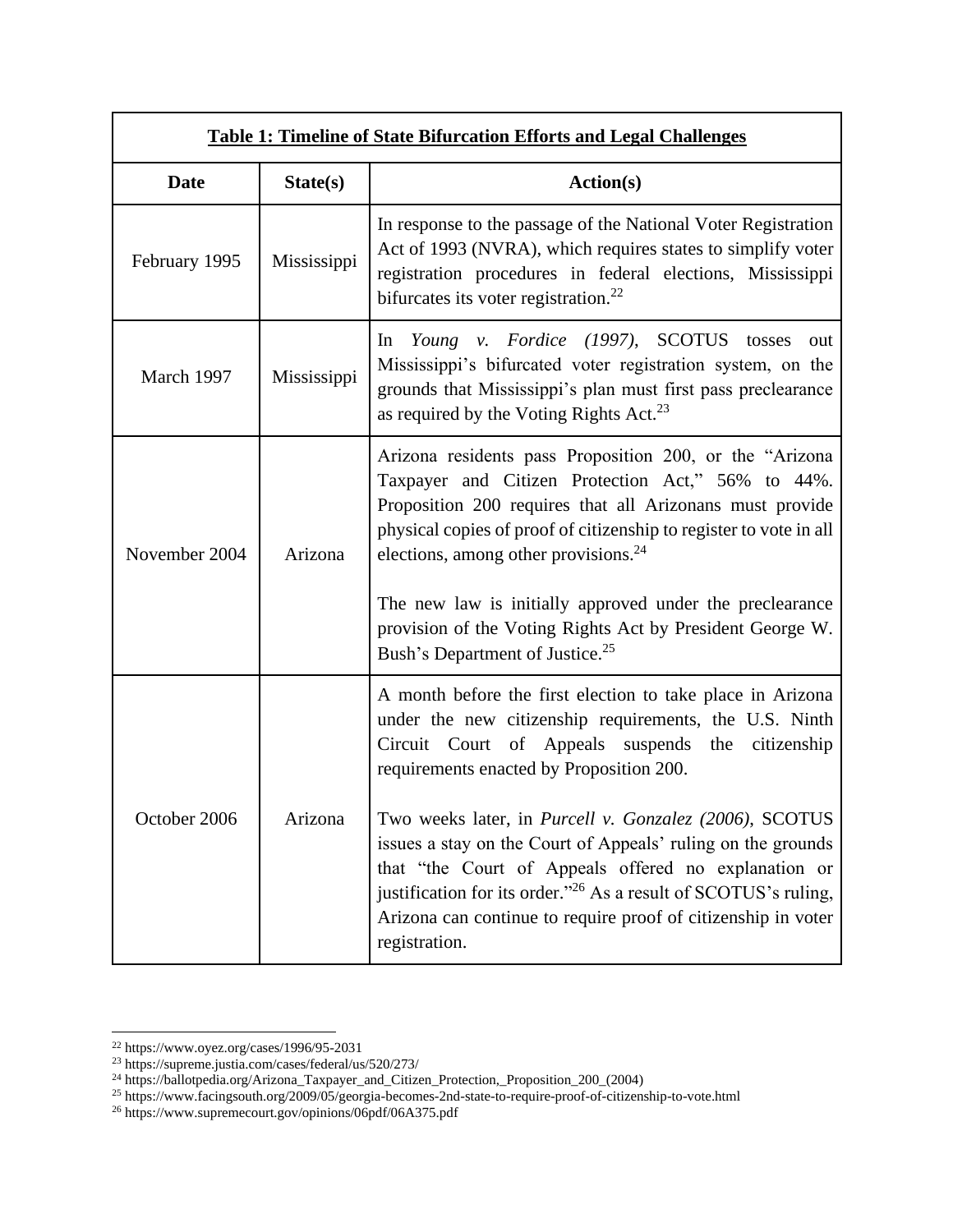| January 2009 | Georgia            | The Georgia State Assembly passes S.B. 86, which requires<br>voters to provide proof of citizenship when registering to<br>vote. <sup>27</sup> However, this law is not implemented. <sup>28</sup>                                                                                                                                                                                                                                                                                                                                                                                                       |
|--------------|--------------------|----------------------------------------------------------------------------------------------------------------------------------------------------------------------------------------------------------------------------------------------------------------------------------------------------------------------------------------------------------------------------------------------------------------------------------------------------------------------------------------------------------------------------------------------------------------------------------------------------------|
| October 2010 | Arizona            | In Gonzales v. Arizona (2010), a follow-up effort to Purcell<br>v. Gonzalez (2006) on behalf of plaintiffs including the<br>Intertribal Council of Arizona and the League of Women<br>Voters, the Ninth Circuit Court of Appeals preempts<br>Arizona's citizenship requirements based on the NVRA. <sup>29</sup><br>In other words, proof of citizenship for voter registration is<br>not determined to be necessary given that the NVRA already<br>requires applicants to attest that they are citizens of the United<br>States on the voter registration form. $30$                                    |
| 2011         | Alabama            | Alabama passes a law similar to S.B. 86 in Georgia, which<br>requires voters to provide proof of citizenship when<br>registering to vote. <sup>31</sup> Like Georgia, Alabama does not<br>implement its law, possibly believing it will not pass the<br>preclearance requirements of the Voting Rights Act as<br>determined by the Obama administration's Department of<br>Justice. <sup>32</sup>                                                                                                                                                                                                        |
| April 2011   | Arizona,<br>Kansas | Arizona petitions the Ninth Circuit Court of Appeals' ruling<br>in Gonzales v. Arizona (2010) against the citizenship<br>requirements. <sup>33</sup> Then-Arizona Attorney General Tom Horne<br>argues that citizenship requirements will ensure that "Arizona<br>voters will not have their votes diluted by non-citizens."<br>The Kansas State Legislature passes H.B. 2067, an omnibus<br>election bill that requires voters to submit proof of citizenship<br>in order to vote in federal, state, and local races. <sup>34</sup> This<br>provision is scheduled to become active on January 1, 2013. |

<sup>27</sup> https://legiscan.com/GA/text/SB86/id/442358

<sup>29</sup> https://lawprofessors.typepad.com/files/08-17094-arizonavotercitizenship.pdf

<sup>28</sup> https://www.brennancenter.org/our-work/court-cases/league-women-voters-v-newby

<sup>30</sup> https://www.cga.ct.gov/2016/rpt/2016-R-0323.htm

<sup>31</sup> Relevant Alabama election law is under Section 31-13-28 on "Voter registration eligibility and requirements":

https://law.justia.com/codes/alabama/2012/title-31/chapter-13/section-31-13-28

<sup>32</sup> https://www.brennancenter.org/our-work/court-cases/league-women-voters-v-newby

<sup>33</sup> https://web.archive.org/web/20110930142035/http://www.azag.gov/press\_releases/june/2011/citizenship%20to%20vote%206-  $21-11.html$ 

<sup>34</sup> https://www.kssos.org/other/news\_releases/PR\_2011/PR\_2011-04-18\_on\_SAFE\_Act\_Signing.pdf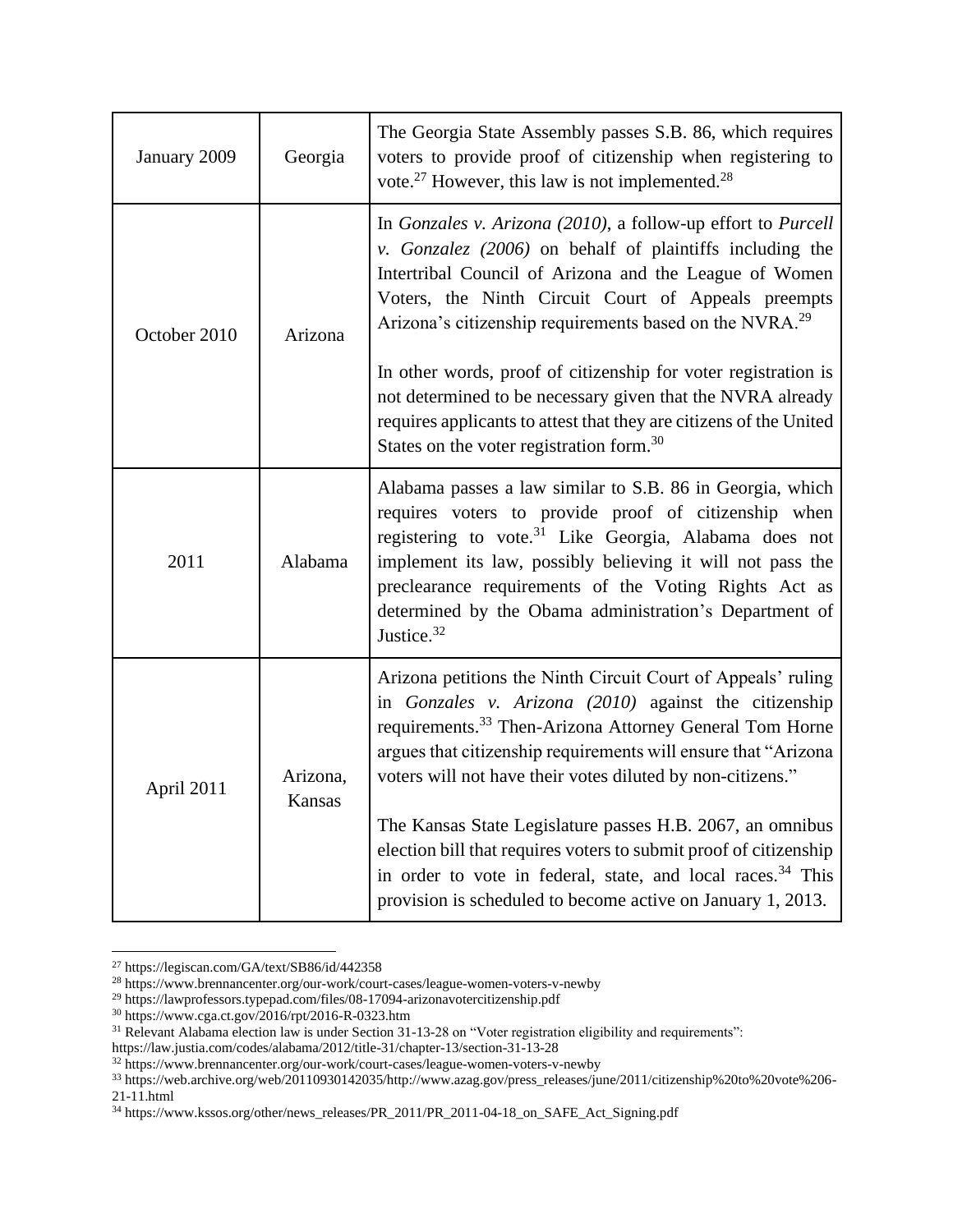| April 2012       | Arizona | In Gonzalez v. Arizona (2012), the Ninth Circuit Court of<br>Appeals upholds its October 2010 ruling. <sup>35</sup> Arizona's<br>citizenship requirements are preempted by the NVRA.<br>The Ninth Circuit Court's majority opinion does state,<br>however, that "the NVRA allows Arizona to include a proof<br>of citizenship requirement on its State Form," but this "would<br>not mean that Arizona has authority to add this requirement<br>to the Federal Form."                                                                                                                                                                                                                                                                                                                                                                                                                                                    |
|------------------|---------|--------------------------------------------------------------------------------------------------------------------------------------------------------------------------------------------------------------------------------------------------------------------------------------------------------------------------------------------------------------------------------------------------------------------------------------------------------------------------------------------------------------------------------------------------------------------------------------------------------------------------------------------------------------------------------------------------------------------------------------------------------------------------------------------------------------------------------------------------------------------------------------------------------------------------|
| June 2012        | Arizona | SCOTUS denies a stay in Gonzalez v. Arizona (2012). <sup>36</sup><br>Arizona's citizenship requirements are preempted by the<br>NVRA.                                                                                                                                                                                                                                                                                                                                                                                                                                                                                                                                                                                                                                                                                                                                                                                    |
| <b>July 2012</b> | Arizona | Arizona submits a writ of certiorari petition in opposition to<br>the Ninth Circuit Court of Appeals' ruling in Gonzalez v.<br>Arizona (2012) that the NVRA preempts Arizona's<br>citizenship requirements. <sup>37</sup>                                                                                                                                                                                                                                                                                                                                                                                                                                                                                                                                                                                                                                                                                                |
| June 2013        | Arizona | In Arizona v. Intertribal Council of Arizona (ITCA) (2013),<br>SCOTUS rules 7-2 that Arizona's proof of citizenship<br>requirements are preempted by the NVRA. <sup>38</sup> Under the<br>Elections Clause, Congress has the power to preempt state<br>laws concerning when, where, and how federal elections are<br>held, including registration procedures. <sup>39</sup><br>If Arizona wants to require proof of citizenship, they may<br>petition the Election Assistance Commission (EAC) to add<br>this information to their Federal Form. Following that,<br>Arizona could seek judicial review under the federal<br>Administrative Procedure Act to "establish in a reviewing<br>court that a mere oath will not suffice to effectuate its<br>citizenship requirement and that the EAC is therefore under a<br>nondiscretionary duty to include Arizona's concrete evidence<br>requirement on the Federal Form." |

<sup>35</sup> http://cdn.ca9.uscourts.gov/datastore/opinions/2012/04/17/08-17094.pdf

<sup>36</sup> https://www.supremecourt.gov/orders/courtorders/062812zr.pdf

<sup>37</sup> http://sblog.s3.amazonaws.com/wp-content/uploads/2012/08/12-71-Gonzalez-S-Ct-Pet-for-Cert-2012.pdf

<sup>38</sup> https://www.supremecourt.gov/opinions/12pdf/12-71\_7l48.pdf

<sup>39</sup> https://www.cga.ct.gov/2016/rpt/2016-R-0323.htm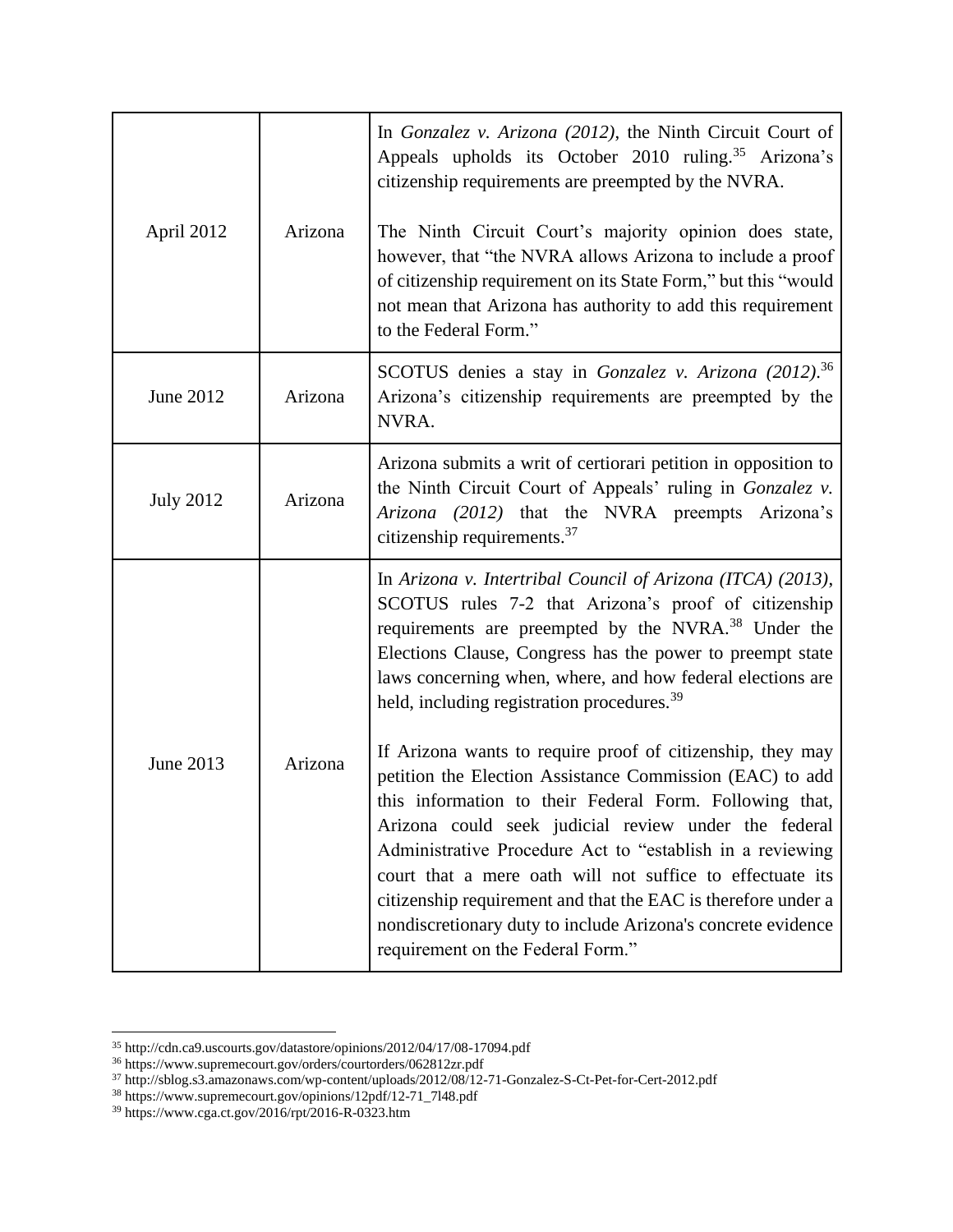| <b>July 2013</b> | Kansas                         | Following the passage and effective date of H.B. 2067 on<br>January 1, 2013, and SCOTUS's ruling in Arizona v. ITCA<br>(2013), Kansas Secretary of State Kris Kobach provides<br>guidance that Kansas will employ a bifurcated voter<br>registration system wherein voters must provide proof of<br>citizenship to register to vote in state and local elections. <sup>40</sup><br>Voters are otherwise eligible to vote in federal races without<br>proof of citizenship.                                                                                                                                                                                                                                                                                                                                                 |
|------------------|--------------------------------|----------------------------------------------------------------------------------------------------------------------------------------------------------------------------------------------------------------------------------------------------------------------------------------------------------------------------------------------------------------------------------------------------------------------------------------------------------------------------------------------------------------------------------------------------------------------------------------------------------------------------------------------------------------------------------------------------------------------------------------------------------------------------------------------------------------------------|
| October 2013     | Arizona                        | Following SCOTUS's ruling in Arizona v. ITCA (2013),<br>Arizona's Attorney General issues a ruling that Arizona law<br>does not prohibit a bifurcated voter registration system,<br>wherein voters must submit proof of citizenship to "vote in<br>state and local elections and to sign candidate, initiative,<br>referendum, or recall petitions." <sup>41</sup>                                                                                                                                                                                                                                                                                                                                                                                                                                                         |
| November 2013    | Kansas                         | In Belenky v. Kobach (2013), the ACLU challenges Kansas's<br>bifurcated voter registration system on the grounds that it<br>violates state law and disenfranchises Kansas voters. <sup>42</sup>                                                                                                                                                                                                                                                                                                                                                                                                                                                                                                                                                                                                                            |
| January 2014     | Arizona,<br>Kansas,<br>Georgia | The Election Assistance Commission (EAC) denies petitions<br>by Arizona, Georgia, and Kansas requesting that proof of<br>citizenship be required to vote in federal elections. <sup>43</sup> EAC<br>cites the following reasons for denying the petitions:<br>When deliberating on the NVRA prior to its passage<br>in 1993, Congress already determined that a proof of<br>citizenship<br>requirement<br>was<br>unnecessary,<br>inconsistent, and burdensome<br>EAC has determined in the past that an oath of<br>citizenship under penalty of perjury is sufficient for a<br>voter registration applicant to prove citizenship;<br>therefore, to permit these states' requests contradicts<br>prior guidance<br>EAC already denied nearly the exact same request<br>from Arizona in 2005, and these new requests fail to |

<sup>40</sup> https://www.aclu.org/legal-document/belenky-v-kobach-petition

<sup>41</sup> https://www.azag.gov/opinions/i13-011-r13-016

<sup>42</sup> https://www.aclu.org/legal-document/belenky-v-kobach-petition

<sup>43</sup>

https://www.eac.gov/sites/default/files/eac\_assets/1/28/20140117%20EAC%20Final%20Decision%20on%20Proof%20of%20Cit izenship%20Requests%20-%20FINAL.pdf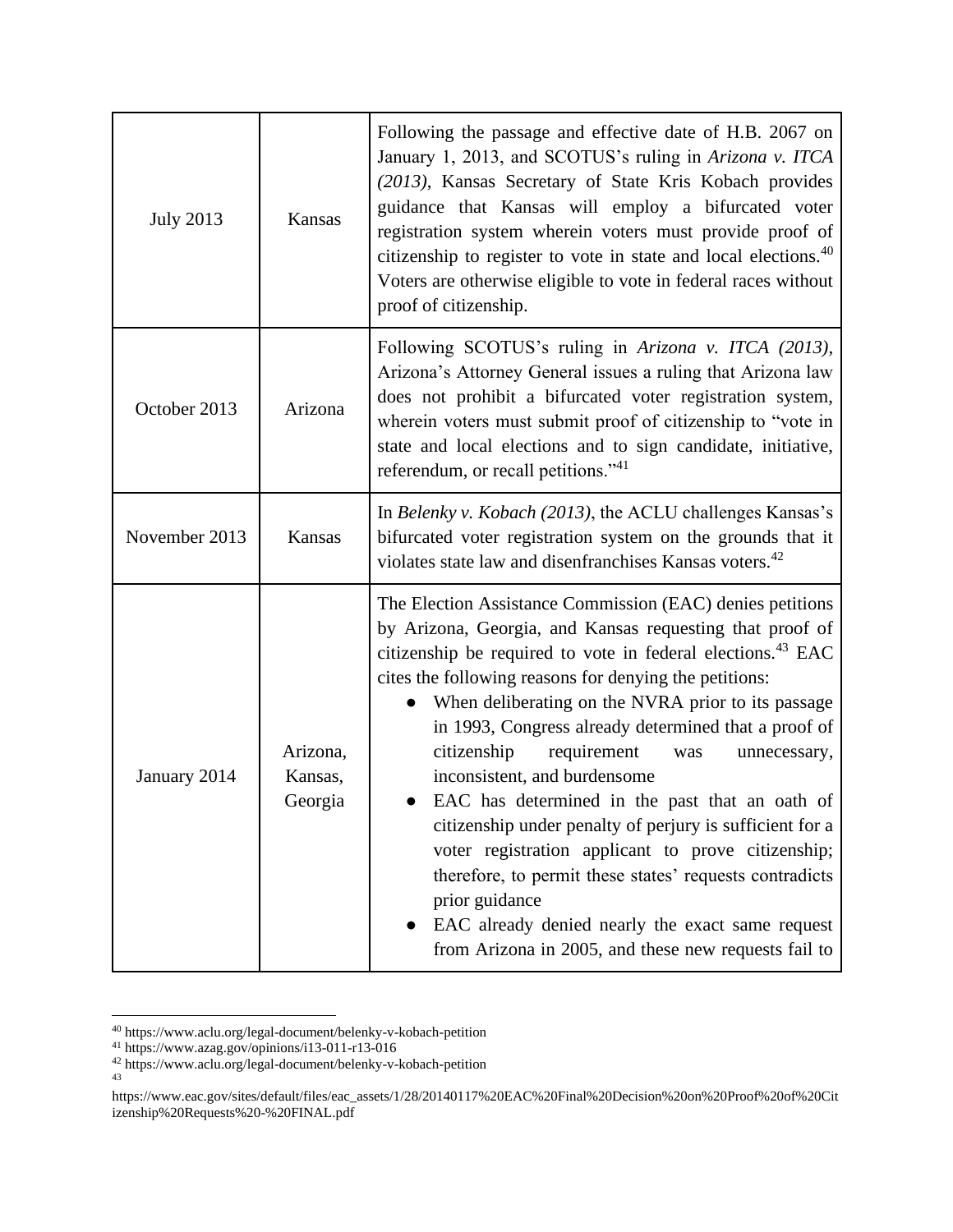|           |         | offer a more compelling case than the one previously<br>denied<br>SCOTUS's decision in Arizona v. ITCA (2013) makes<br>it clear that the NVRA preempts state election law, so<br>EAC is only obligated to grant the states' requests if<br>it determines that it is necessary to do so for states to<br>enforce voter qualification requirements<br>The states in question failed to present evidence that<br>noncitizen voting is seen at a level any higher than<br>human error would suggest<br>States already have multiple means of assessing a<br>voter's citizenship that do not require voters to submit<br>forms while registering to vote, such as during<br>prosecution<br>criminal<br>investigations,<br>while<br>coordinating with other state agencies as needed<br>during REAL ID verification -- for example, during<br>the oath made in jury service -- through the U.S.<br>Citizenship and Immigration Services database, and<br>using the National Association for Public Health<br>Statistics and Information Systems birth records<br>database<br>The citizenship requirements would undermine the<br>goal of the NVRA to increase the number of eligible<br>citizens who register to vote in federal races and<br>would hurt organized voter registration efforts<br>This request for proof of citizenship is not comparable<br>to Louisiana's approved request in 2012 to adjust its<br>requirements on the Federal Form, which involved<br>identification requirements already accounted for<br>under HAVA<br>A decision made under the Federal Voting Assistance<br>Program in support of Arizona's Prop 200 has no<br>bearing on the NVRA; and<br>EAC's regulatory authority does not mean it must<br>$\bullet$<br>consider a state's request to change the Federal Form<br>for the purpose of state and local elections.<br>In response to the Arizona Attorney General's ruling that |
|-----------|---------|------------------------------------------------------------------------------------------------------------------------------------------------------------------------------------------------------------------------------------------------------------------------------------------------------------------------------------------------------------------------------------------------------------------------------------------------------------------------------------------------------------------------------------------------------------------------------------------------------------------------------------------------------------------------------------------------------------------------------------------------------------------------------------------------------------------------------------------------------------------------------------------------------------------------------------------------------------------------------------------------------------------------------------------------------------------------------------------------------------------------------------------------------------------------------------------------------------------------------------------------------------------------------------------------------------------------------------------------------------------------------------------------------------------------------------------------------------------------------------------------------------------------------------------------------------------------------------------------------------------------------------------------------------------------------------------------------------------------------------------------------------------------------------------------------------------------------------------------------------------------------------------------------------------|
| June 2014 | Arizona | Arizona law does not prohibit a bifurcated voter registration                                                                                                                                                                                                                                                                                                                                                                                                                                                                                                                                                                                                                                                                                                                                                                                                                                                                                                                                                                                                                                                                                                                                                                                                                                                                                                                                                                                                                                                                                                                                                                                                                                                                                                                                                                                                                                                    |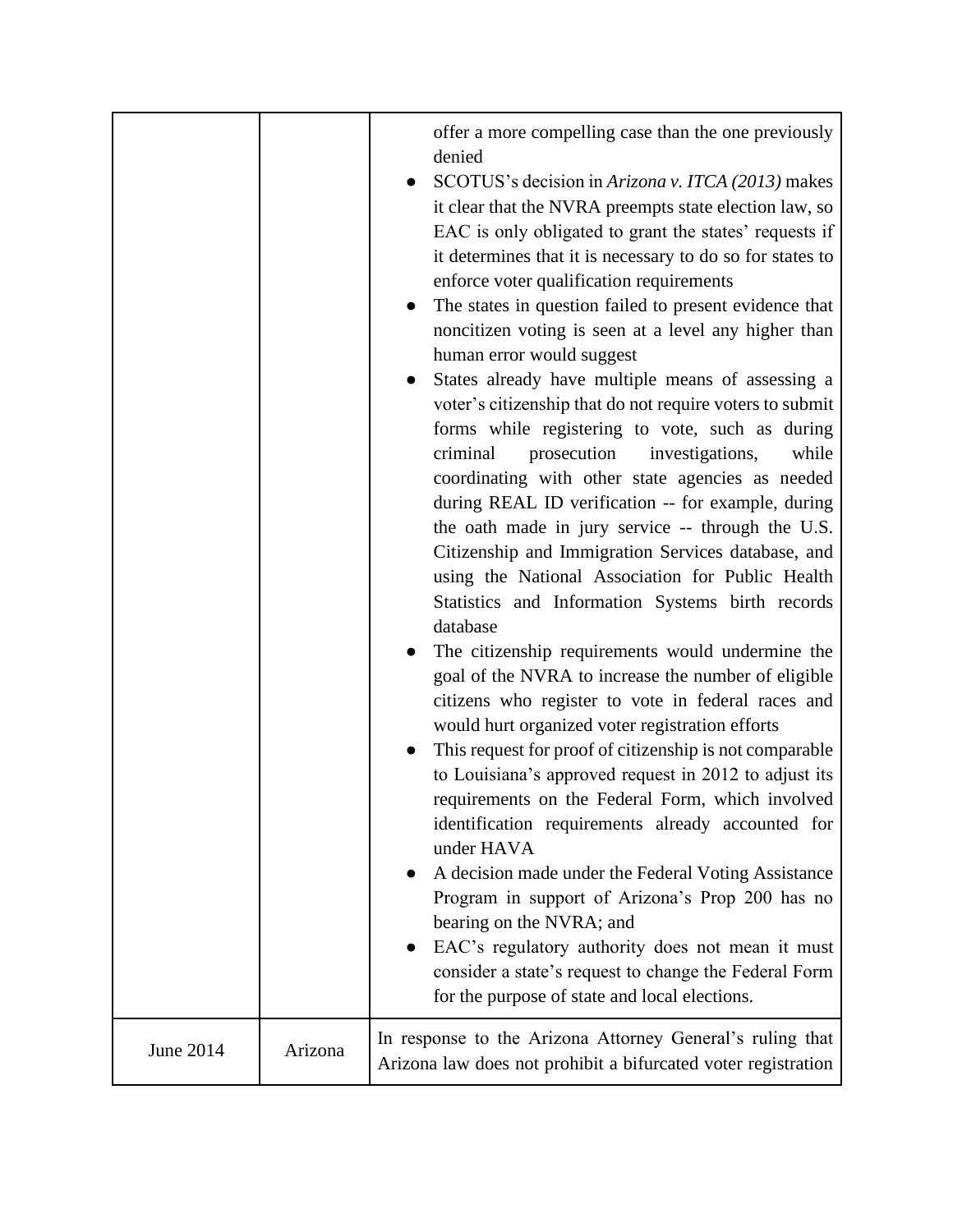|               |                                | system, the Arizona SOS publishes rules and guidance for the<br>bifurcated voter registration system going forward. <sup>44</sup>                                                                                                                                                                                                                                                                                                                                                                                                                                                                                                                                                                                                                                                                                                                                                                                                                               |
|---------------|--------------------------------|-----------------------------------------------------------------------------------------------------------------------------------------------------------------------------------------------------------------------------------------------------------------------------------------------------------------------------------------------------------------------------------------------------------------------------------------------------------------------------------------------------------------------------------------------------------------------------------------------------------------------------------------------------------------------------------------------------------------------------------------------------------------------------------------------------------------------------------------------------------------------------------------------------------------------------------------------------------------|
| November 2014 | Arizona,<br>Kansas             | In Kobach v. U.S. Election Assistance Commission (2014),<br>Arizona and Kansas challenge EAC's ruling and seek judicial<br>review through the Administrative Procedure Act. <sup>45</sup> The case<br>makes it to the U.S. Tenth Circuit Court of Appeals, who<br>denies the appeal on the grounds that Arizona v. ITCA (2013)<br>already decided the issue and that neither state has<br>demonstrated sufficient evidence of fraud in the absence of<br>proof of citizenship requirements.<br>However, the Tenth Circuit Court states: "the NVRA does not<br>require preclearance of state election laws. The NVRA<br>therefore leaves Arizona and Kansas free to choose whether<br>to impose a documentary evidence of citizenship requirement<br>on voters in state elections." In other words, it is up to an<br>individual state's statutes and courts to determine whether<br>requirements such as proof of citizenship are legal for state<br>elections. |
| June 2015     | Arizona,<br>Kansas             | SCOTUS denies writ of certiorari petitions from Arizona and<br>Kansas to hear Kobach v. U.S. Election Assistance<br>Commission (2014). The Tenth Circuit Court of Appeals'<br>ruling that a state may not require proof of citizenship<br>documents on the Federal Form stands. <sup>46</sup>                                                                                                                                                                                                                                                                                                                                                                                                                                                                                                                                                                                                                                                                   |
| August 2015   | Kansas                         | The District Court of Shawnee County, Kansas rules in<br>Belenky v. Kobach (2013) that Kansas SOS Kris Kobach had<br>no "legislative authority" to create a bifurcated voter<br>registration system. <sup>47</sup>                                                                                                                                                                                                                                                                                                                                                                                                                                                                                                                                                                                                                                                                                                                                              |
| January 2016  | Alabama,<br>Kansas,<br>Georgia | The Election Assistance Commission, under new Executive<br>Director Brian Newby, reverses on prior guidance and<br>approves proof of citizenship requirements for Alabama,<br>Kansas, and Georgia. <sup>48</sup> Newby does not offer specific<br>reasoning for approving the states' requests.                                                                                                                                                                                                                                                                                                                                                                                                                                                                                                                                                                                                                                                                 |

<sup>44</sup> https://azsos.gov/sites/default/files/election\_procedure\_manual\_2014.pdf

<sup>45</sup> https://casetext.com/case/kobach-v-us-election-assistance-commn-7

<sup>46</sup> https://www.brennancenter.org/our-work/court-cases/league-women-voters-v-newby

<sup>47</sup> https://www.aclu.org/legal-document/belenky-v-kobach-defendant-summary-judgment-motion-denied

<sup>48</sup> https://www.brennancenter.org/our-work/court-cases/league-women-voters-v-newby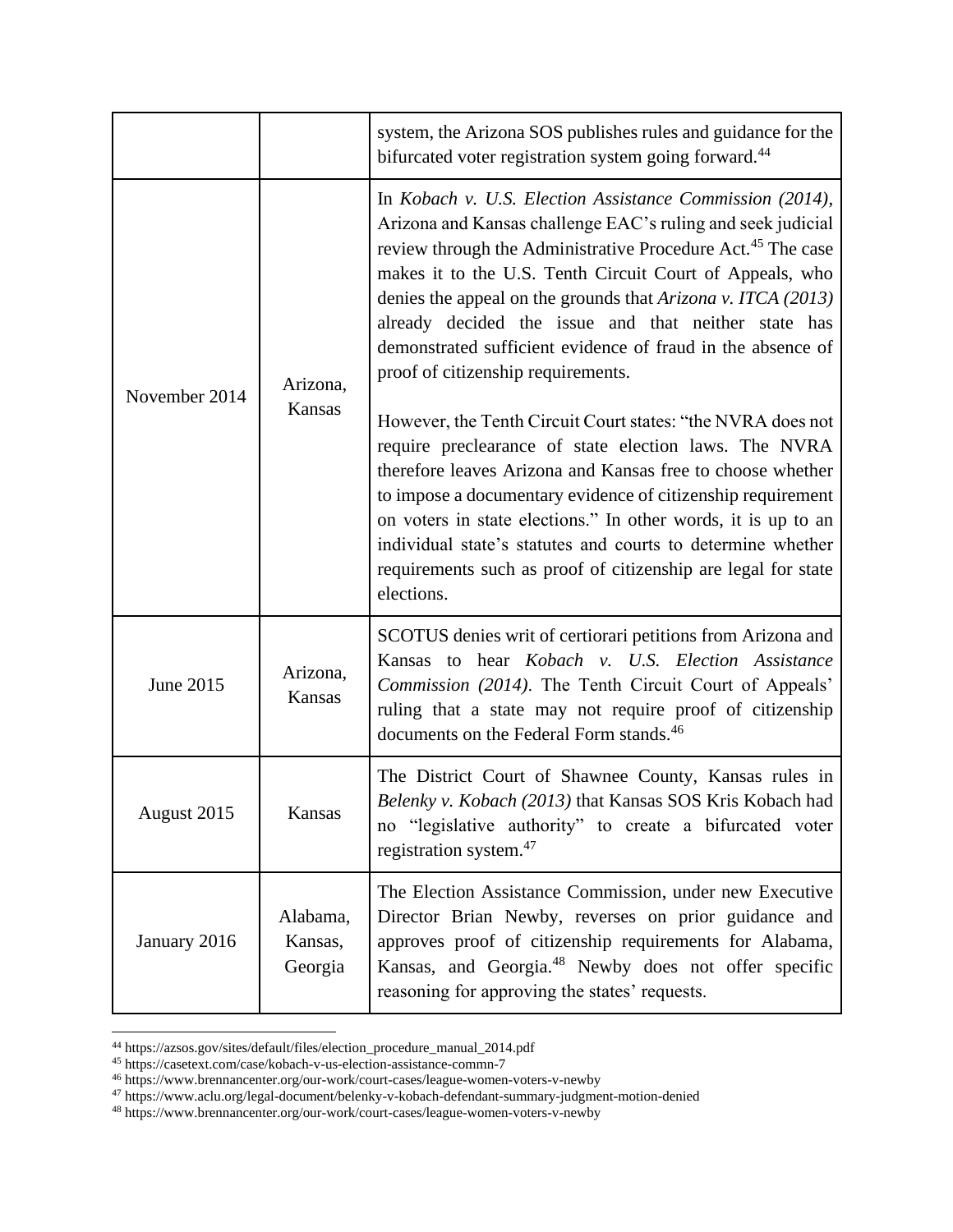|                  |                                | The Kansas District Court reiterates its ruling in Belenky v.<br>Kobach (2013) that Kansas SOS Kris Kobach had no<br>"legislative authority" to create a bifurcated voter registration<br>system. <sup>49</sup>                                                                                                                                                                                                                                                               |
|------------------|--------------------------------|-------------------------------------------------------------------------------------------------------------------------------------------------------------------------------------------------------------------------------------------------------------------------------------------------------------------------------------------------------------------------------------------------------------------------------------------------------------------------------|
| June 2016        | Kansas                         | A Kansas District Court denies Kansas SOS Kobach's motion<br>to dismiss the Court's previous decision in Belenky v. Kobach<br>$(2013).$ <sup>50</sup>                                                                                                                                                                                                                                                                                                                         |
| <b>July 2016</b> | <b>Kansas</b>                  | Kansas SOS Kobach issues a "Temporary Regulation" that<br>formalizes Kansas's bifurcated voter registration, in direct<br>conflict with the District Court's ruling in Belenky v. Kobach<br>$(2013).$ <sup>51</sup><br>In Brown v. Kobach (2016), plaintiffs challenge the<br>"Temporary Regulation" and Kansas's bifurcated voter<br>registration system on the grounds that it violates state<br>election law and disenfranchises Kansas voters. <sup>52</sup>              |
| September 2016   | Alabama,<br>Kansas,<br>Georgia | In League of Women Voters v. Newby (2016), the League of<br>Women Voters files suit in opposition to EAC's ruling. The<br>D.C. Circuit Court of Appeals temporarily prohibits EAC<br>from permitting Alabama, Kansas, and Georgia to require<br>proof of citizenship on the Federal Form, on the grounds that<br>"Newby never made the necessity finding required by<br>[statute]." <sup>53</sup> The D.C. Circuit Court also remands the decision<br>back to district court. |
| November 2016    | Kansas                         | In Brown v. Kobach (2016), the Kansas District Court<br>permanently prohibits Kansas SOS Kobach from creating a<br>bifurcated voter registration system. <sup>54</sup> The Court rules that<br>Kobach "simply lacks the authority to create a two-tiered<br>system of voter registration." <sup>55</sup>                                                                                                                                                                      |
| June 2017        | Alabama,<br>Kansas,            | After the District Court remands the League of Women Voters<br>v. Newby (2016) decision to be settled by the Election                                                                                                                                                                                                                                                                                                                                                         |

<sup>49</sup> https://www.aclu.org/legal-document/belenky-v-kobach-summary-judgment

<sup>50</sup> https://www.aclu.org/cases/belenky-v-kobach

<sup>51</sup> https://www.kansascity.com/news/politics-government/article89057102.html

<sup>52</sup> https://www.aclu.org/legal-document/brown-v-kobach-petition

<sup>53</sup> https://casetext.com/case/league-of-women-voters-of-us-v-newby

<sup>54</sup> https://www.aclu.org/press-releases/court-permanently-blocks-kansas-dual-voter-registration-system

<sup>55</sup> https://www.aclu.org/legal-document/brown-v-kobach-memorandum-decision-and-order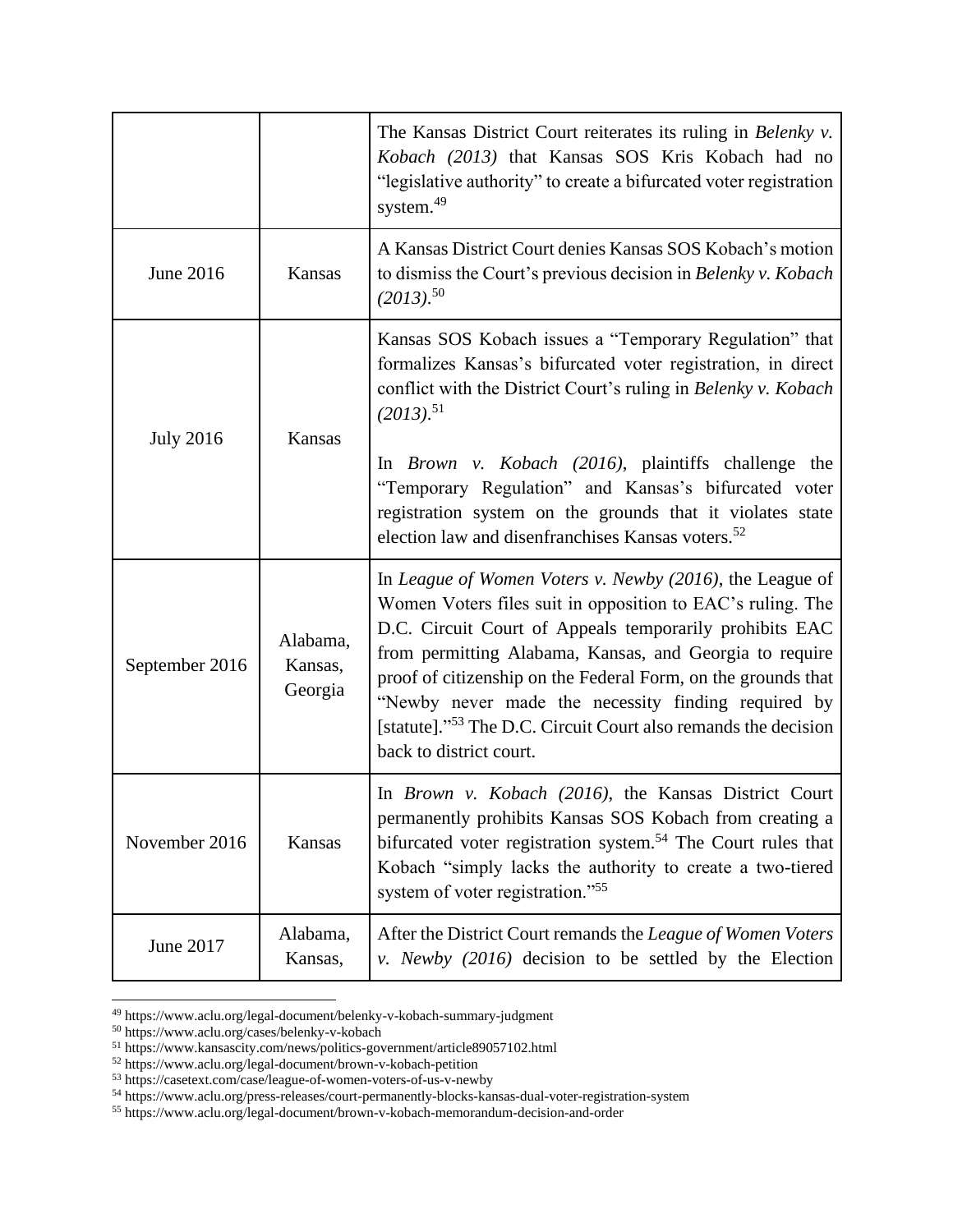|                  | Georgia | Assistance Commission, the EAC is unable to determine<br>whether Newby acted in his authority to permit the states'<br>requests to require proof of citizenship. <sup>56</sup> Given this<br>indecision, the September 2016 prohibition on the proof of<br>citizenship requirement stands.                                                                                                                                                                                                                                                                                                                                                                                                                                                                                                                                                                                                                                                                                                                                                               |
|------------------|---------|----------------------------------------------------------------------------------------------------------------------------------------------------------------------------------------------------------------------------------------------------------------------------------------------------------------------------------------------------------------------------------------------------------------------------------------------------------------------------------------------------------------------------------------------------------------------------------------------------------------------------------------------------------------------------------------------------------------------------------------------------------------------------------------------------------------------------------------------------------------------------------------------------------------------------------------------------------------------------------------------------------------------------------------------------------|
| November 2017    | Arizona | In LULAC v. Reagan (2017), plaintiffs in Arizona file suit<br>against the state's bifurcated voter registration system, on the<br>grounds that it disenfranchises Arizona voters for the<br>following reasons: $57, 58$<br>While under the system, voters do not need to submit<br>proof of citizenship using the Federal Form to be<br>eligible for federal elections, voters that fail to submit<br>proof of citizenship using the State Form are not<br>registered for state or federal elections.<br>The Arizona Secretary of State (SOS) already has the<br>necessary information to verify a voter's citizenship<br>by comparing registration information with records<br>from the Arizona Motor Vehicles Division (MVD), so<br>the proof of citizenship requirement is burdensome.<br>There is considerable evidence that many Arizona<br>voters have had their registrations rejected due to this<br>policy. Furthermore, few of these voters have been<br>able to successfully re-register after having their<br>initial registration rejected. |
| <b>June 2018</b> | Arizona | Parties in <i>LULAC v. Reagan (2017)</i> agree to the following<br>settlement: <sup>59</sup><br>For voters submitting State Forms or Federal Forms,<br>the Arizona Secretary of State (SOS) must accept<br>these forms and register these voters for federal<br>elections even without proof of citizenship.<br>For voters that do not provide proof of citizenship, the<br>SOS must automatically check these voters against<br>Arizona's Motor Vehicles Division (MVD) database<br>to verify citizenship.                                                                                                                                                                                                                                                                                                                                                                                                                                                                                                                                              |

<sup>56</sup> https://www.brennancenter.org/our-work/court-cases/league-women-voters-v-newby

<sup>57</sup> https://campaignlegal.org/cases-actions/lulac-v-reagan

<sup>58</sup> https://campaignlegal.org/sites/default/files/lulacvreagancomplaint.pdf

<sup>59</sup> https://campaignlegal.org/sites/default/files/Consent%20Decree.pdf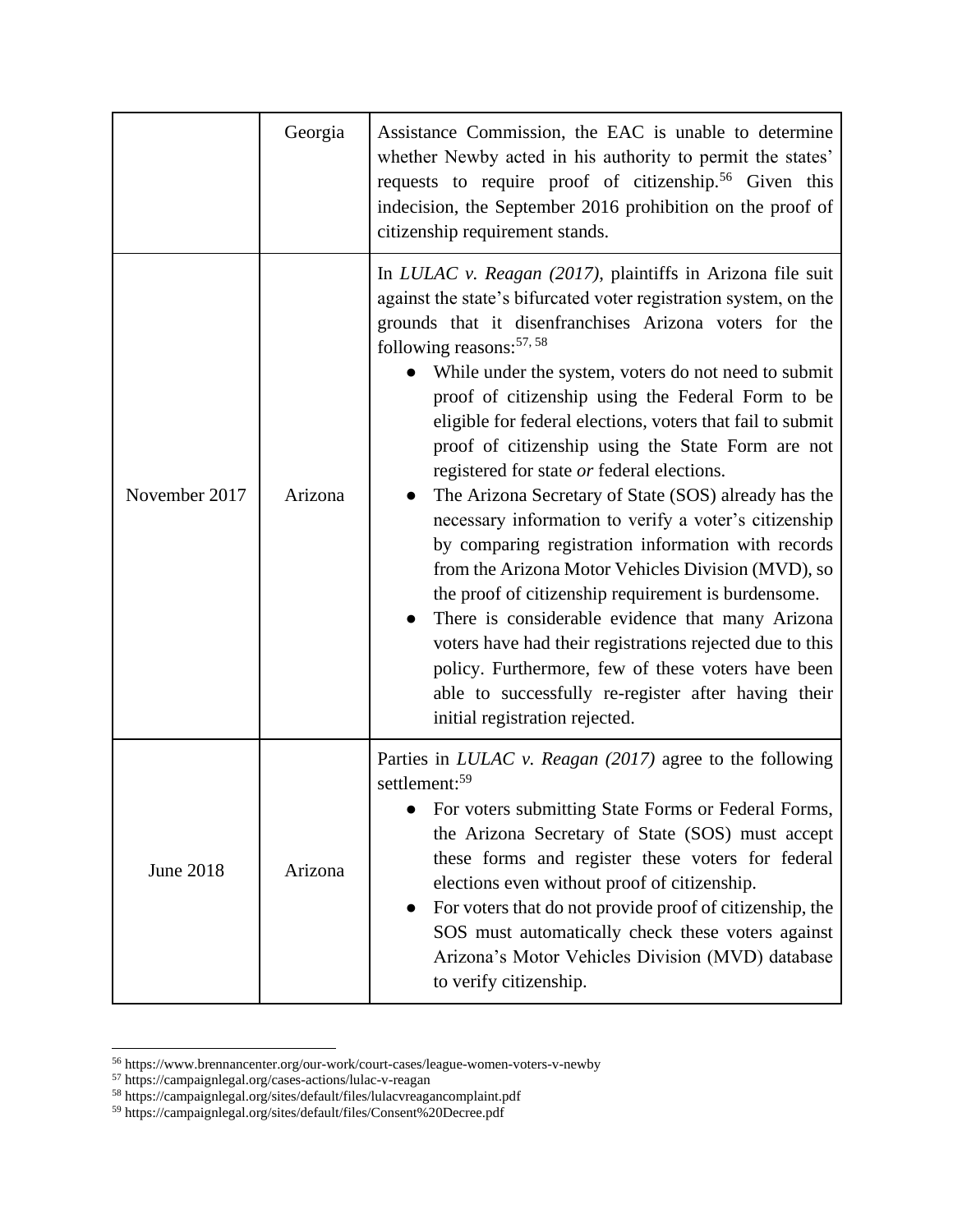|            |                                                            | If a voter holds an "F-Type License," denoting a non-<br>citizen in the database, this voter is determined to be<br>ineligible to vote in all elections. The SOS must notify<br>these voters that they must submit proof of citizenship<br>to be eligible to vote in all elections.<br>If a voter does not have an "F-Type License," but still<br>$\bullet$<br>does not have verified citizenship, the SOS must<br>notify these voters that they must submit proof of<br>citizenship to be eligible to vote in state elections, but<br>will remain eligible for federal elections regardless.                                                                                                                                                                                                                                                                                                                                                                                                                                                                                  |
|------------|------------------------------------------------------------|--------------------------------------------------------------------------------------------------------------------------------------------------------------------------------------------------------------------------------------------------------------------------------------------------------------------------------------------------------------------------------------------------------------------------------------------------------------------------------------------------------------------------------------------------------------------------------------------------------------------------------------------------------------------------------------------------------------------------------------------------------------------------------------------------------------------------------------------------------------------------------------------------------------------------------------------------------------------------------------------------------------------------------------------------------------------------------|
| April 2020 | Kansas                                                     | In Fish v. Schwab (2020), the 10th Circuit Court of Appeals<br>rules that Kansas may not require proof of citizenship for<br>voter registration, on the ground that such requirements<br>violate the NVRA and the Equal Protection Clause. <sup>60, 61</sup><br>Alongside other states' attorneys general, Texas Attorney<br>General Ken Paxton files an amicus brief in support of<br>Kansas.                                                                                                                                                                                                                                                                                                                                                                                                                                                                                                                                                                                                                                                                                 |
| Present    | Mississippi,<br>Arizona,<br>Alabama,<br>Kansas,<br>Georgia | Mississippi: According to their Secretary of State's website,<br>Mississippi does not appear to bifurcate its voter registration<br>process. <sup>62</sup><br>Arizona: The Arizona SOS website does not currently appear<br>to comport with the settlement reached in LULAC v. Reagan<br>(2017). Under that settlement, voters who do not submit proof<br>of citizenship will instead have their citizenship checked<br>against records maintained by the Arizona Motor Vehicles<br>Division (MVD). However, this step is not mentioned on the<br>Arizona SOS website. Per the website: "A person who<br>submits valid proof of citizenship with his or her voter<br>registration form (regardless of the type of form submitted) is<br>entitled to vote in all federal, state, county and local elections<br>in which he or she is eligiblefailure to [submit proof of<br>citizenship] means the person will only be eligible to vote in<br>federal elections. A "federal only" voter will become eligible<br>to vote a "full ballot" in all federal, state, county and local |

<sup>60</sup> https://law.justia.com/cases/federal/appellate-courts/ca10/18-3133/18-3133-2020-04-29.html

<sup>61</sup> http://www.emporiagazette.com/free/article\_9c128de4-8a4f-11ea-befd-fb9c54a305bd.html

<sup>62</sup> https://www.sos.ms.gov/voter-id/register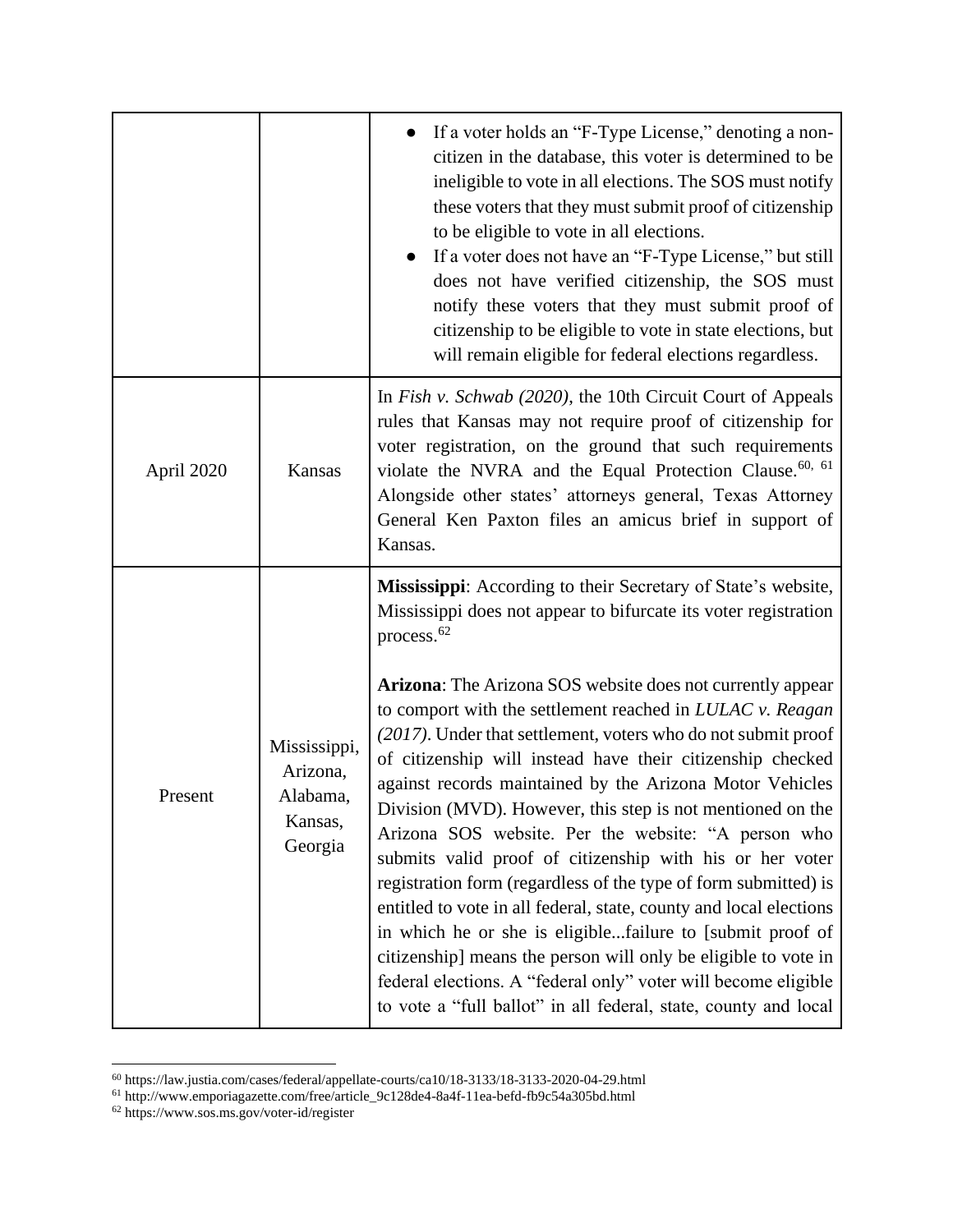| elections if he or she later provides valid proof of citizenship<br>to the appropriate County Recorder's office." <sup>63</sup>                                         |
|-------------------------------------------------------------------------------------------------------------------------------------------------------------------------|
| <b>Alabama:</b> According to the voter registration form on their<br>SOS website, Alabama does not appear to bifurcate its voter<br>registration process. <sup>64</sup> |
| Kansas: According to the voter registration form on their<br>SOS website, Kansas does not appear to bifurcate its voter<br>registration process. <sup>65</sup>          |
| Georgia: According to the voter registration form on their<br>SOS website, Georgia does not appear to bifurcate its voter<br>registration process. <sup>66</sup>        |

<sup>63</sup> https://azsos.gov/elections/voting-election/proof-citizenship-requirements

<sup>64</sup> https://www.sos.alabama.gov/sites/default/files/voter-pdfs/nvra-2.pdf?\_ga=2.196203180.1013626710.1624471715- 992443022.1623263784

<sup>65</sup> https://www.sos.ks.gov/forms/elections/voterregistration.pdf

<sup>66</sup> https://sos.ga.gov/admin/files/GA\_VR\_APP\_2019.pdf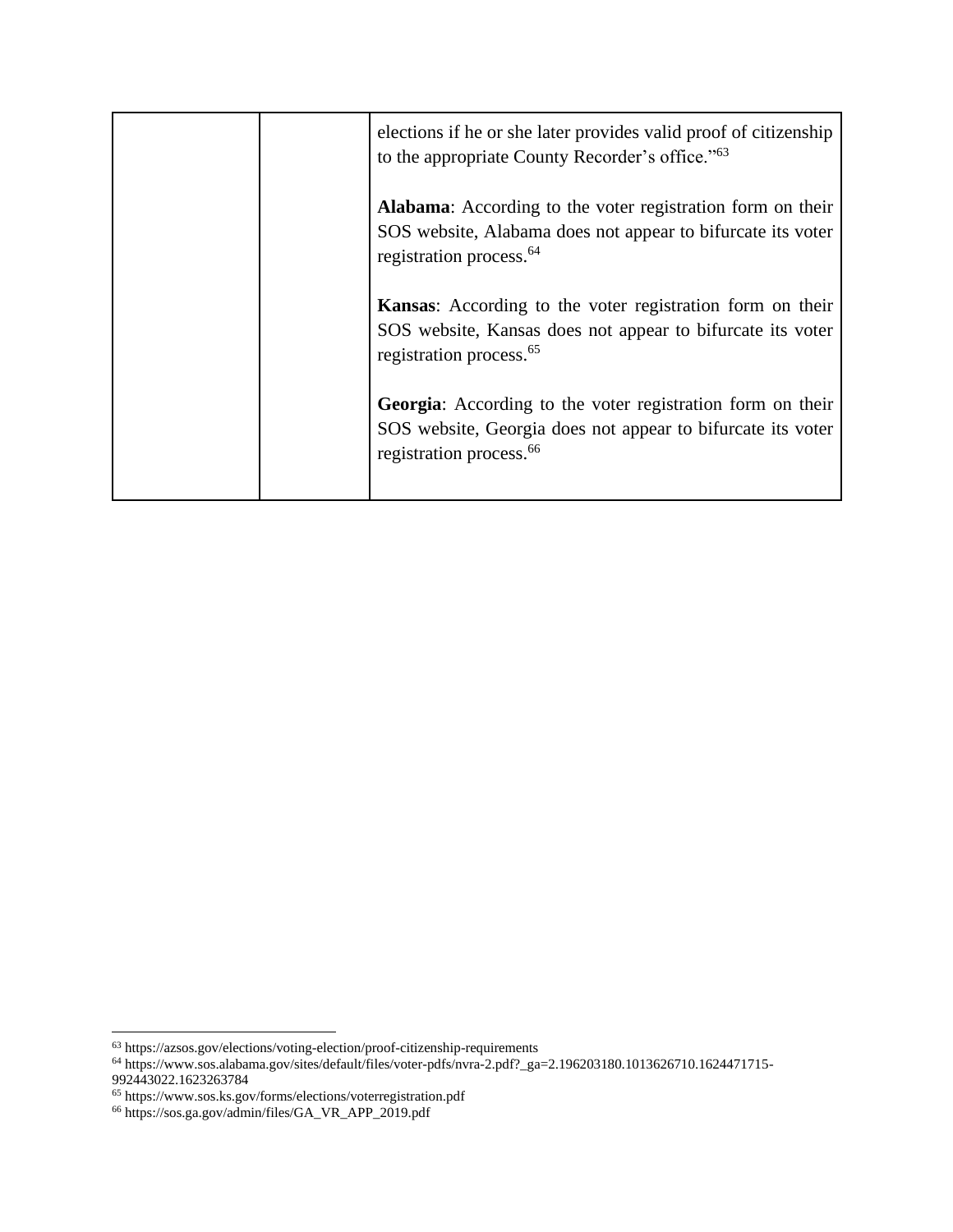# **Appendix 1: Federal Election Law and Proof of Citizenship Requirements in Voter Registration**<sup>67</sup>

The National Voter Registration Act (NVRA) prescribes three methods for registering voters in federal elections:

- By an application made simultaneously with an application for a driver's license.
- By a mail-in application using the Federal Form designed by the Election Assistance Commission (EAC)—an agency created during the Help America Vote Act of 2002 (HAVA).
- By an in-person application at state voter registration agencies.

The NVRA creates two forms: the "Motor Voter" form and the "Federal Form:"

- The "Motor Voter" form is used to simultaneously complete voter registration and driver's license applications.
- The "Federal Form" is created by the Election Assistance Commission as a nationally uniform voter registration application that can be used to register by mail and in-person at designated locations.<sup>68</sup> The top of the Federal Form asks applicants if they are citizens of the United States and if they will be 18 years old on or before Election Day. Applicants that indicate "yes" to both questions must then:
	- o Supply personal information, including an identification number as required by the state. According to the Federal Form, this identification number is used only for election administration purposes: "Federal law requires that states collect from each registrant an identification number. If you have neither a driver's license nor a social security number, please indicate this on the form and a number will be assigned to you by your state."<sup>69</sup>
	- o Sign that they are a citizen of the United States, meet their state's voting eligibility requirements, and attest that they have provided information that is true to the best of their knowledge under penalty of perjury.
- States do not have to use the Federal Form exactly, but must meet the following criteria in creating their own "State Form:"
	- o The State Form may only require identifying information as is necessary to enable a state election official to assess voter registration eligibility and allow other election processes. This includes the applicant's signature; data relating to previous registrations; and a statement that specifies all eligibility requirements; as well as an attestation that the applicant meets each requirement. It also requires a signature from the applicant under penalty of perjury.

<sup>67</sup> http://cdn.ca9.uscourts.gov/datastore/opinions/2012/04/17/08-17094.pdf

<sup>68</sup> Form can be found here: https://www.eac.gov/sites/default/files/eac\_assets/1/6/Federal\_Voter\_Registration\_ENG.pdf

<sup>69</sup> https://www.eac.gov/sites/default/files/eac\_assets/1/6/Federal\_Voter\_Registration\_ENG.pdf